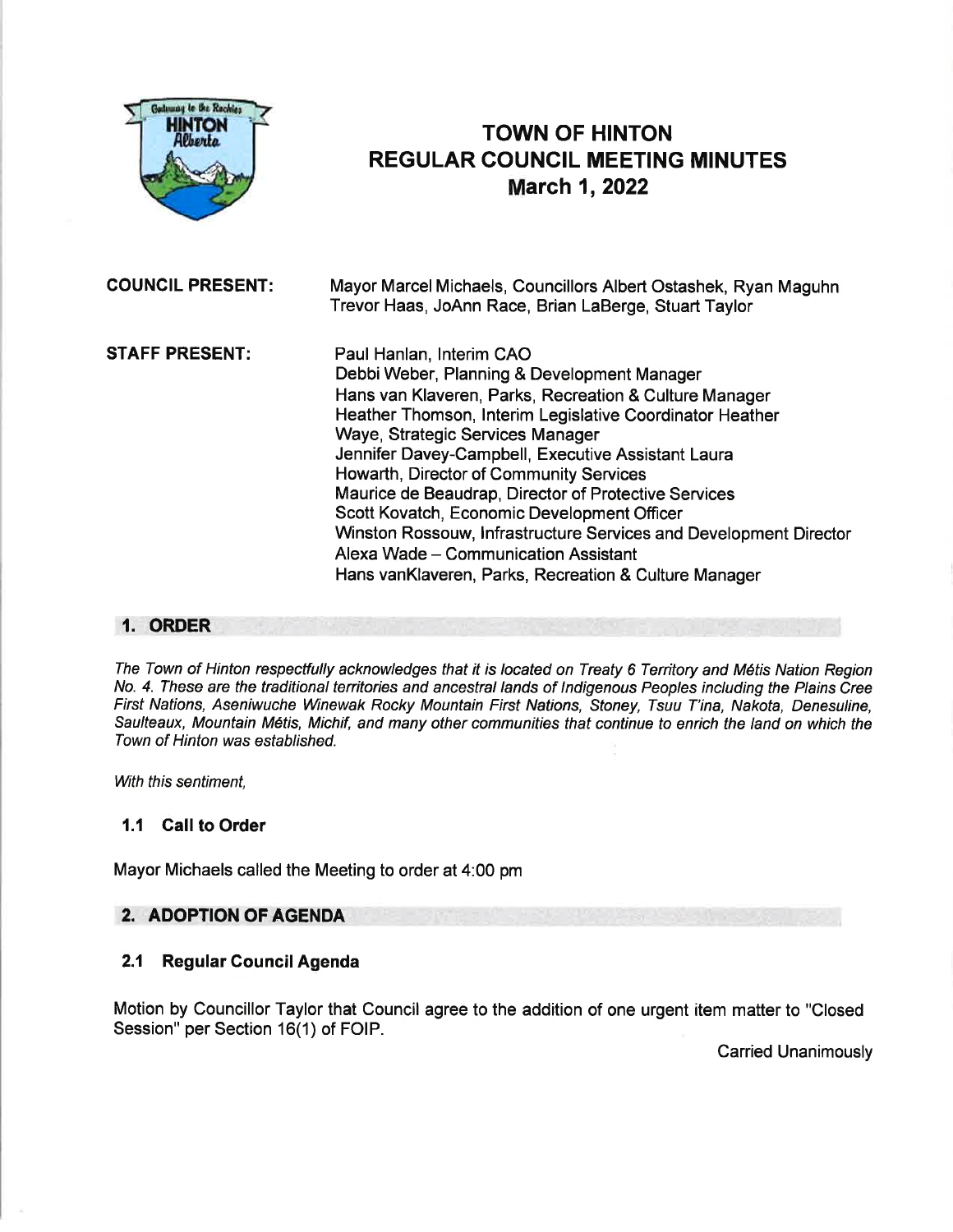# 3. COUNCIL MINUTES FOR ADOPTION

# 3.1 Regular Council Meeting Minutes - February 15,2022

Motion by Councillor Ostashek that Council adopt the Meeting Minutes from the Regular Council Meeting from February 15, 2022.

Carried Unanimously

# 4. CITIZENS "MINUTE WITH COUNCIL''

# 4.1 Beth MacGallum from the Whiskey-jack Glub

Ms MacCallum spoke about her concerns regarding ramp proposal for the Maxwell Lake bridge.

### 4.2 Alice Paquet

Ms Paquet advised Council that she has been working on a petition regarding the replacement of the bridge at Maxwell Lake.

### 5. DELEGATIONS AND PRESENTATIONS

### 5.1 None scheduled

6. OLD BUSINESS

# 6.1 2022Operating Budget and 2023-2025 Plan Approval

Motion by Councillor Ostashek that Council agree to incorporate the Council 2022 Budget Sheet to the Regular Council Meeting Agenda.

**Carried Unanimously** 

Motion by Councillor Taylor that Council approve the 2022 Operating Budget in the amount of \$29,517 ,229.43 and 2023-2025 Operating Plan as was originally presented February 1, 2022, incorporating all budget amendments as detailed in Attachment One.

> Carried 6-1 Opposed - Councillor LaBerge

Mayor Michaels called for a recess at 6:11 pm Mayor Michaels called the meeting back to order at 6:23 pm

# 6.2 Bylaw No. 1168 Lease Guarantee Hinton Golfing Society - MD 2439

Motion by Councillor Maguhn that Council give Bylaw No. 1 168 Lease Guarantee Hinton Golfing Society First Reading and further, that Council direct Administration to schedule a Public Hearing at the Regular Council Meeting on April 5, 2022, in the Council Chambers to hear public comments on Bylaw No. 1168 Lease Guarantee Hinton Golfing Society.

Carried Unanimously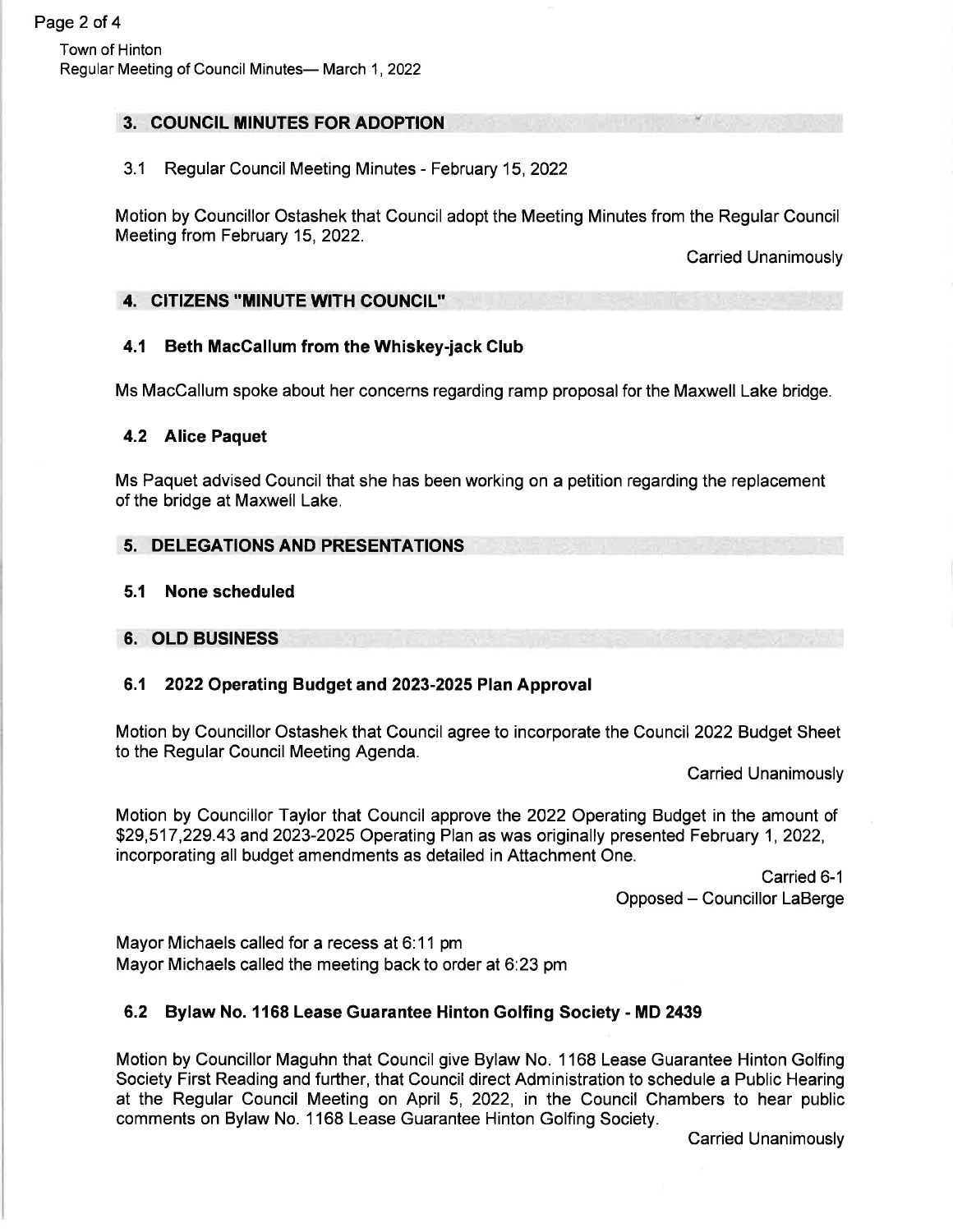Town of Hinton Regular Meeting of Council Minutes- March 1, 2022

### 6.3 Beaver Boardwalk Rehabilitation Project Amendment

Motion by Councillor Haas that Council approve to amend the contract with Fine Line Services to alter the scope of the Beaver Boardwalk Rehabilitation Project to execute Scenario 1 and Scenario 2 funded by the Municipal Stimulus Program grant and not to exceed the allocated \$300,000.

> Carried 6-1 Opposed - Councillor Taylor

### 6.4 Debenture Borrowing Bylaw #1167 - Boutin Land Development

Motion by Councillor Haas that Council agree to give First Reading of Authorization of Debenture Bylaw No. 1167 as presented and that Council direct Administration to schedule the required Public Meeting at the Regular Council Meeting on April 5,2022, in the Council Chambers to hear comments on Bylaw No. 1167 Debenture Bylaw for Boutin Land Development.

Carried Unanimously

#### 7. NEW BUSINESS

### 7.1 None scheduled

#### 8. REPORTING

#### 8.1 Gouncil Reports

- Boards and Committees of Council
	- o Council reported on Meetings and events they may have attended.

#### 8.2 Ghief Administrative Officer

- . Reporting
- . Status Report
	- o ICAO Hanlan provided an update on events and administrative matters

#### 9. CORRESPONDENCE

### 9.1 FGSSAA Board Meeting Highlights

#### 10. NOTICES OF MOTION

#### 10.1 None scheduled

### 11. CLOSED SESSION

Section 197(2) of the Municipal Govemment Act specifies that a Council may close all or part of a meeting to the public if a matter to be discussed is within one of the exceptions to disclosure in Division 2 of Part 1 of FOIP. The exceptions include mafters where disclosures could be harmful to personal pivacy, individual or public safety, law enforcement, intetgovemmental relations, or economic or other interesfs. No bylaw or resolution can be passed at a c/osed Meeting except a rcsolution to reveft to the open Council Meeting in public or fo recess.

11,1 One item related to FOIP Section 16(1) Disclosure harmful to business interests of a third party.

ICAO Paul Hanlan attended the closed session with Council members.